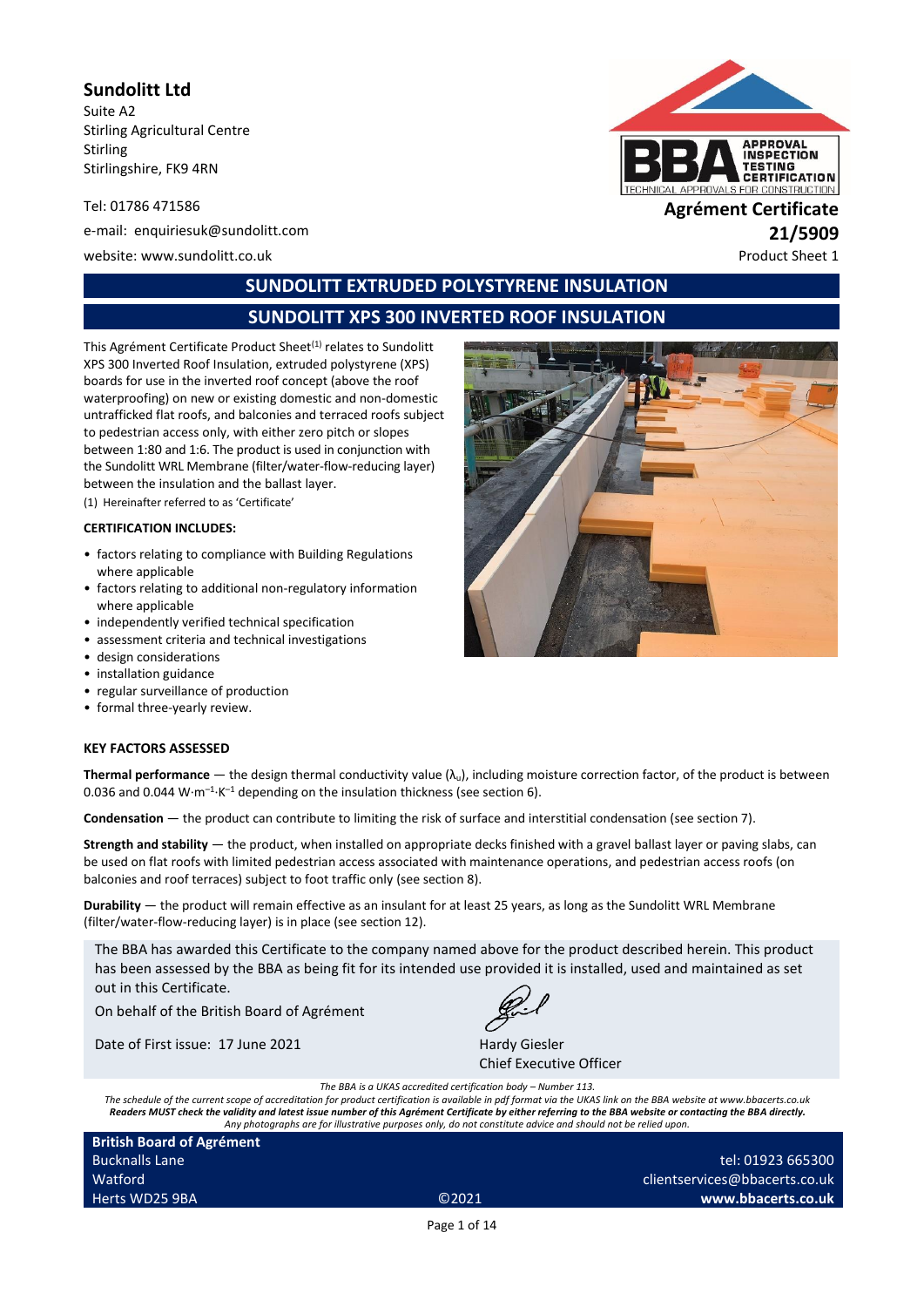# **Regulations**

In the opinion of the BBA, Sundolitt XPS 300 Inverted Roof Insulation, if installed, used and maintained in accordance with this Certificate, can satisfy or contribute to satisfying the relevant requirements of the following Building Regulations (the presence of a UK map indicates that the subject is related to the Building Regulations in the region or regions of the UK depicted):

|                                                                                                  | The Building Regulations 2010 (England and Wales) (as amended) |                                                                                                                                                                                                                                                                                                                                                                                                                                                                                       |  |
|--------------------------------------------------------------------------------------------------|----------------------------------------------------------------|---------------------------------------------------------------------------------------------------------------------------------------------------------------------------------------------------------------------------------------------------------------------------------------------------------------------------------------------------------------------------------------------------------------------------------------------------------------------------------------|--|
| Requirement:<br>Comment:                                                                         | C2(c)                                                          | <b>Resistance to moisture</b><br>The product can contribute to satisfying this Requirement. See sections 7.4 and 7.5 of<br>this Certificate.                                                                                                                                                                                                                                                                                                                                          |  |
| Requirement:<br>Comment:                                                                         | L1(a)(i)                                                       | Conservation of fuel and power<br>The product can contribute to satisfying this Requirement. See sections 6.1 and 6.2 of<br>this Certificate.                                                                                                                                                                                                                                                                                                                                         |  |
| <b>Regulation:</b><br>Comment:                                                                   | 7(1)                                                           | <b>Materials and workmanship</b><br>The product is acceptable. See section 12.1 and the <i>Installation</i> part of this Certificate.                                                                                                                                                                                                                                                                                                                                                 |  |
| <b>Regulation:</b><br><b>Regulation:</b><br><b>Regulation:</b><br><b>Regulation:</b><br>Comment: | 26<br><b>26A</b><br><b>26A</b><br>26B                          | CO <sub>2</sub> emission rates for new buildings<br>Fabric energy efficiency rates for new dwellings (applicable to England only)<br>Primary energy consumption rates for new buildings (applicable to Wales only)<br>Fabric performance values for new dwellings (applicable to Wales only)<br>The product can contribute to satisfying these Regulations, but compensating fabric<br>and/or service measures may need to be taken. See sections 6.1 and 6.2 of this<br>Certificate. |  |

|                                             | The Building (Scotland) Regulations 2004 (as amended) |                                                                                                                                                                                                                                                                                                                                                                                                                                                                                                                                                                                                                                                                                       |
|---------------------------------------------|-------------------------------------------------------|---------------------------------------------------------------------------------------------------------------------------------------------------------------------------------------------------------------------------------------------------------------------------------------------------------------------------------------------------------------------------------------------------------------------------------------------------------------------------------------------------------------------------------------------------------------------------------------------------------------------------------------------------------------------------------------|
| <b>Regulation:</b><br>Comment:              | 8(1)(2)                                               | Durability, workmanship and fitness of materials<br>The product is acceptable. See sections 11.1 and 12.1 and the Installation part of this<br>Certificate.                                                                                                                                                                                                                                                                                                                                                                                                                                                                                                                           |
| <b>Regulation:</b><br>Standard:<br>Comment: | 9<br>3.15                                             | <b>Building standards applicable to construction</b><br>Condensation<br>The product can contribute to satisfying this Standard, with reference to clauses<br>3.15.1 <sup>(1)(2)</sup> , 3.15.3 <sup>(1)(2)</sup> , 3.15.4 <sup>(1)(2)</sup> , 3.15.5 <sup>(1)(2)</sup> and 3.15.6 <sup>(1)(2)</sup> . See sections 7.4 and 7.6 of<br>this Certificate.                                                                                                                                                                                                                                                                                                                                |
| Standard:<br>Standard:<br>Comment:          | 6.1(b)<br>6.2                                         | Carbon dioxide emissions<br>Building insulation envelope<br>The product can contribute to satisfying these Standards, with reference to clauses, or<br>parts of, 6.1.1 <sup>(1)</sup> , 6.1.2 <sup>(1)</sup> (2), 6.1.4 <sup>(1)</sup> (2), 6.1.5 <sup>(1)</sup> , 6.1.6 <sup>(1)</sup> (2), 6.1.7 <sup>(2)</sup> , 6.1.8 <sup>(2)</sup> to 6.1.10 <sup>(2)</sup> ,<br>6.2.1 <sup>(1)(2)</sup> , 6.2.2 <sup>(1)</sup> , 6.2.3 <sup>(1)(2)</sup> , 6.2.4 <sup>(1)(2)</sup> , 6.2.5 <sup>(2)</sup> , 6.2.6 <sup>(1)(2)</sup> to 6.2.11 <sup>(1)(2)</sup> , 6.2.12 <sup>(2)</sup> and<br>$6.2.13^{(1)(2)}$ . See sections 6.1 and 6.2 of this Certificate.                               |
| Standard:<br>Comment:                       | 7.1(a)(b)                                             | Statement of sustainability<br>The product can contribute to satisfying the relevant requirements of Regulation 9,<br>Standards 1 to 6, and therefore will contribute to a construction meeting a bronze level<br>of sustainability as defined in this Standard. In addition, the product can contribute to a<br>construction meeting a higher level of sustainability as defined in this Standard, with<br>reference to clauses 7.1.4 <sup>(1)(2)</sup> [Aspects 1 <sup>(1)(2)</sup> and 2 <sup>(1)</sup> ], 7.1.6 <sup>(1)(2)</sup> [Aspects 1 <sup>(1)(2)</sup> and 2 <sup>(1)</sup> ]<br>and 7.1.7 <sup>(1)(2)</sup> [Aspect $1^{(1)(2)}$ ]. See section 6.1 of this Certificate. |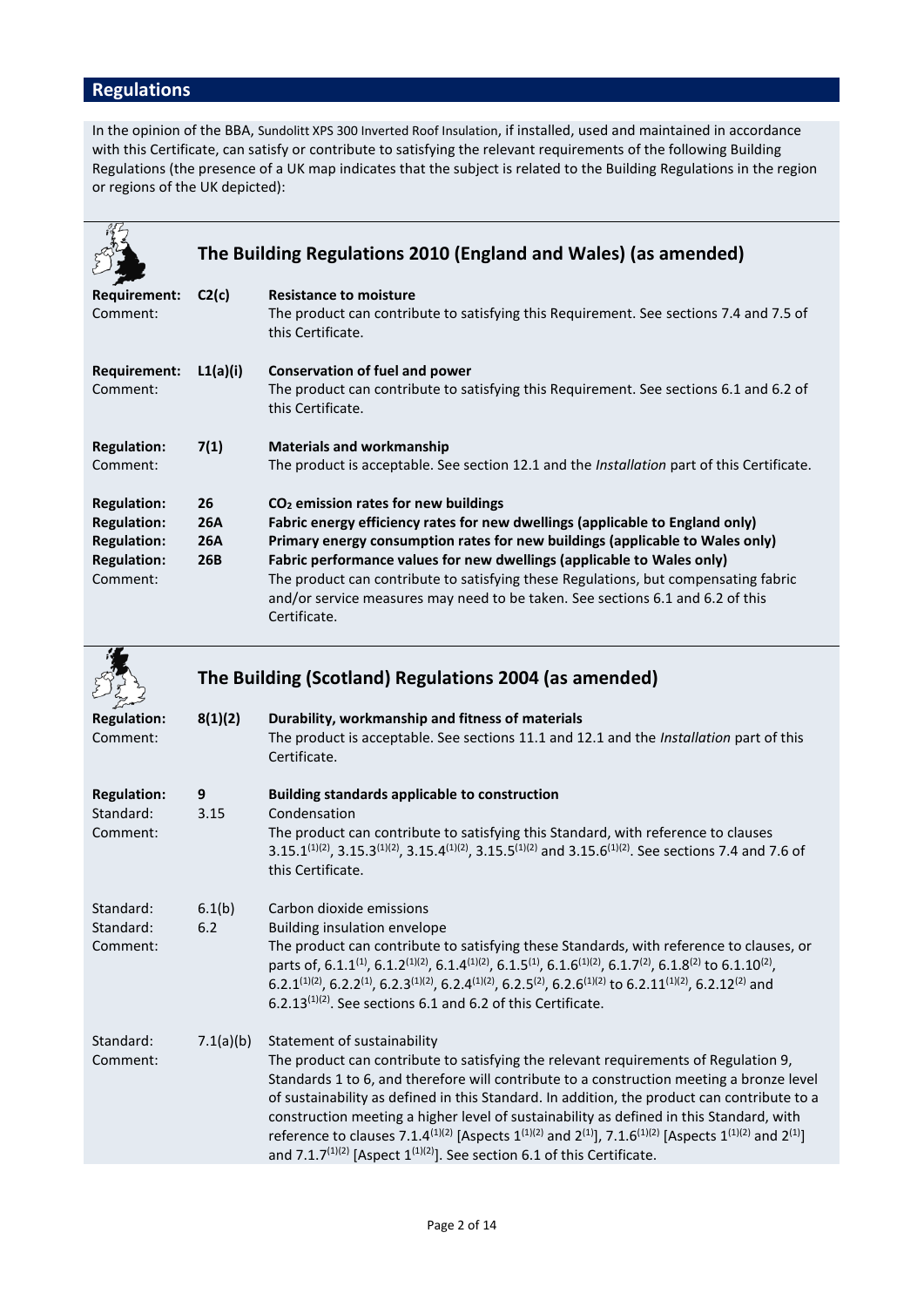| <b>Regulation:</b><br>Comment:                       | 12                | <b>Building standards applicable to conversions</b><br>All comments given for the product under Regulation 9, Standards 1 to 6, also apply to<br>this Regulation, with reference to clause $0.12.1^{(1)(2)}$ and Schedule 6 <sup>(1)(2)</sup> .<br>(1) Technical Handbook (Domestic) |
|------------------------------------------------------|-------------------|--------------------------------------------------------------------------------------------------------------------------------------------------------------------------------------------------------------------------------------------------------------------------------------|
|                                                      |                   | (2) Technical Handbook (Non-Domestic).<br>The Building Regulations (Northern Ireland) 2012 (as amended)                                                                                                                                                                              |
| <b>Regulation:</b><br>Comment:                       | 23                | <b>Fitness of materials and workmanship</b><br>The product is acceptable. See section 12.1 and the <i>Installation</i> part of this Certificate.                                                                                                                                     |
| <b>Regulation:</b><br><b>Regulation:</b><br>Comment: | 28(b)<br>29       | <b>Resistance to moisture and weather</b><br>Condensation<br>The product can contribute to satisfying these Regulations. See section 7.4 of this<br>Certificate.                                                                                                                     |
| <b>Regulation:</b><br><b>Regulation:</b><br>Comment: | 39(a)(i)<br>40(2) | <b>Conservation measures</b><br>Target carbon dioxide emission rate<br>The product can contribute to satisfying these Regulations. See sections 6.1 and 6.2 of<br>this Certificate.                                                                                                  |

# **Construction (Design and Management) Regulations 2015 Construction (Design and Management) Regulations (Northern Ireland) 2016**

Information in this Certificate may assist the client, designer (including Principal Designer) and contractor (including Principal Contractor) to address their obligations under these Regulations.

See sections: 3 *Delivery and site handling* (3.4) and 13 *Installation* (13.3, 13.5 and 13.7) of this Certificate.

# **Additional Information**

### **NHBC Standards 2021**

In the opinion of the BBA, Sundolitt XPS 300 Inverted Roof Insulation, if installed, used and maintained in accordance with this Certificate, can satisfy or contribute to satisfying the relevant requirements in relation to *NHBC Standards*, Chapter 7.1 *Flat roofs, terraces and balconies*.

### **CE marking**

The Certificate holder has taken the responsibility of CE marking the product in accordance with harmonised European Standard BS EN 13164 : 2012.

### **Technical Specification**

### **1 Description**

1.1 Sundolitt XPS 300 Inverted Roof Insulation comprises extruded polystyrene (XPS) foam boards, available in one standard size and rebated for lap jointing (see Figure 1). The boards are used in conjunction with the Sundolitt WRL Membrane (filter/water-flow-reducing layer), and are for use with a gravel ballast or paving finish.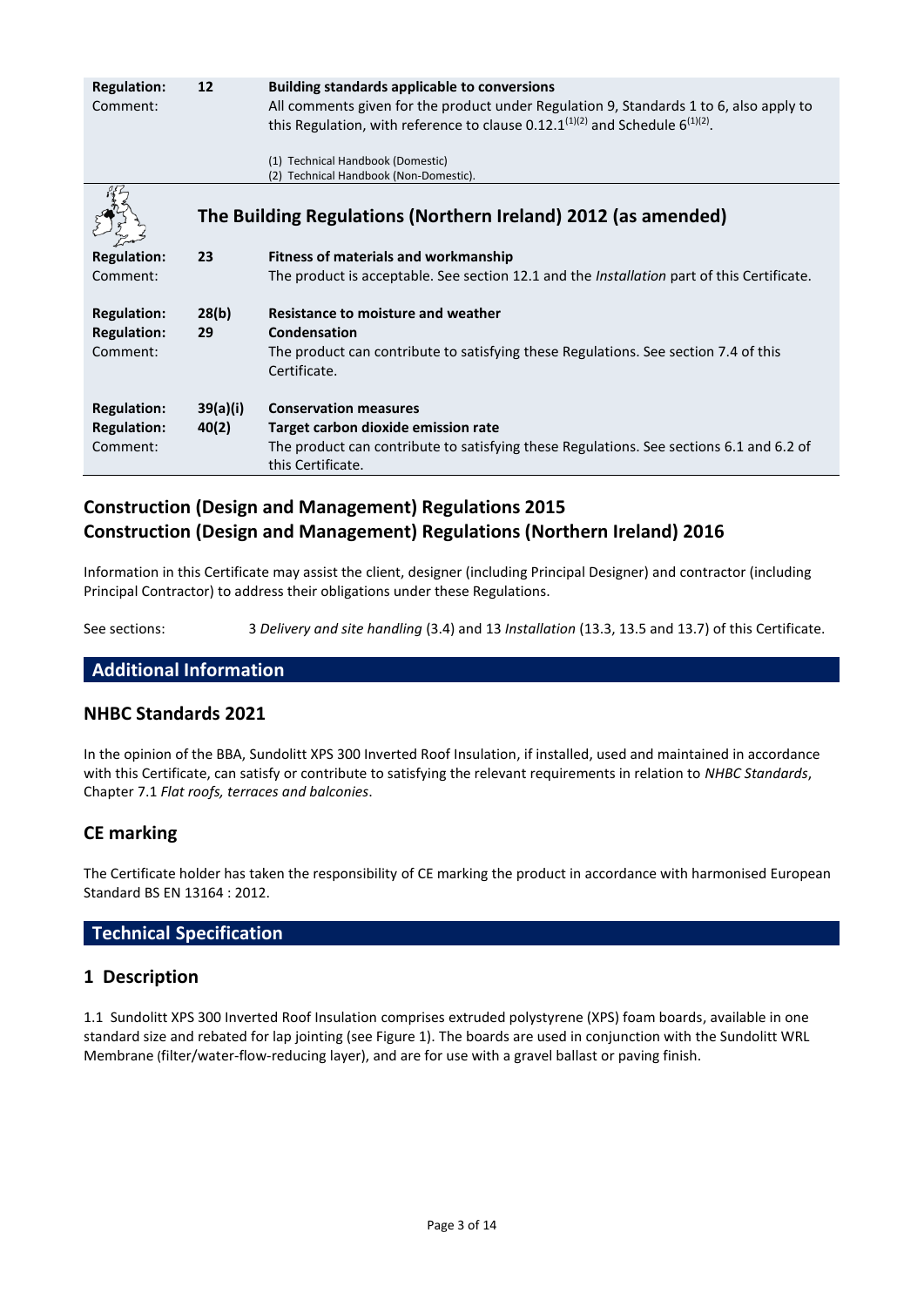

1.2 The product has the nominal characteristics shown in Table 1.

| Table 1 Nominal characteristics of Sundolitt XPS 300 Inverted Roof Insulation |                                           |  |  |
|-------------------------------------------------------------------------------|-------------------------------------------|--|--|
| Work size – length x width (mm)                                               | 1185 x 585 and 2385 x 585                 |  |  |
| Overall size - length x width (mm)                                            | 1200 x 600 and 2400 x 600                 |  |  |
| Available thicknesses (mm)                                                    | 50, 60, 70, 75, 80, 100, 150              |  |  |
| Edge detail                                                                   | Rebated<br>(15 mm x half board thickness) |  |  |
| Minimum compressive stress at 10% deformation (kPa)                           | 300                                       |  |  |
| Colour                                                                        | Orange                                    |  |  |

1.3 Sundolitt WRL filter/water-flow-reducing layer is used as both a filter layer and water-flow-reducing layer between the insulation and the roof ballast layer. The nominal characteristics are shown in Table 2.

| Material type (vapour permeable membrane)             | Non-woven spunbonded polyethylene                          |
|-------------------------------------------------------|------------------------------------------------------------|
| Roll sizes (m)                                        | 50 m x 1.0 m x 0.6 mm thick<br>50 m x 1.5 m x 0.6 mm thick |
| Water vapour resistance ( $MN \cdot s \cdot g^{-1}$ ) | 0.145                                                      |
| Head of water test (1.0 m)                            | No penetration                                             |
| Mass per unit area $(g \cdot m^{-2})$                 | 170                                                        |
| Lap joints ( $mm$ ) — unsealed                        | 300                                                        |

1.4 Ancillary items outside the scope of this Certificate include:

- **•** gravel ballast comprising a washed low fines aggregate, rounded and 16 to 32 mm in size (nominal), and laid to a minimum depth of 50 mm, or
- **•** paving ballast of minimum 40 mm thickness (see section 9.2)
- **•** proprietary paving support/spacer pads
- **•** separating or cushion layers, if required (see section 4.11)
- **•** rainwater outlet grilles
- **•** dual-level rainwater outlets
- **•** flashings and skirtings.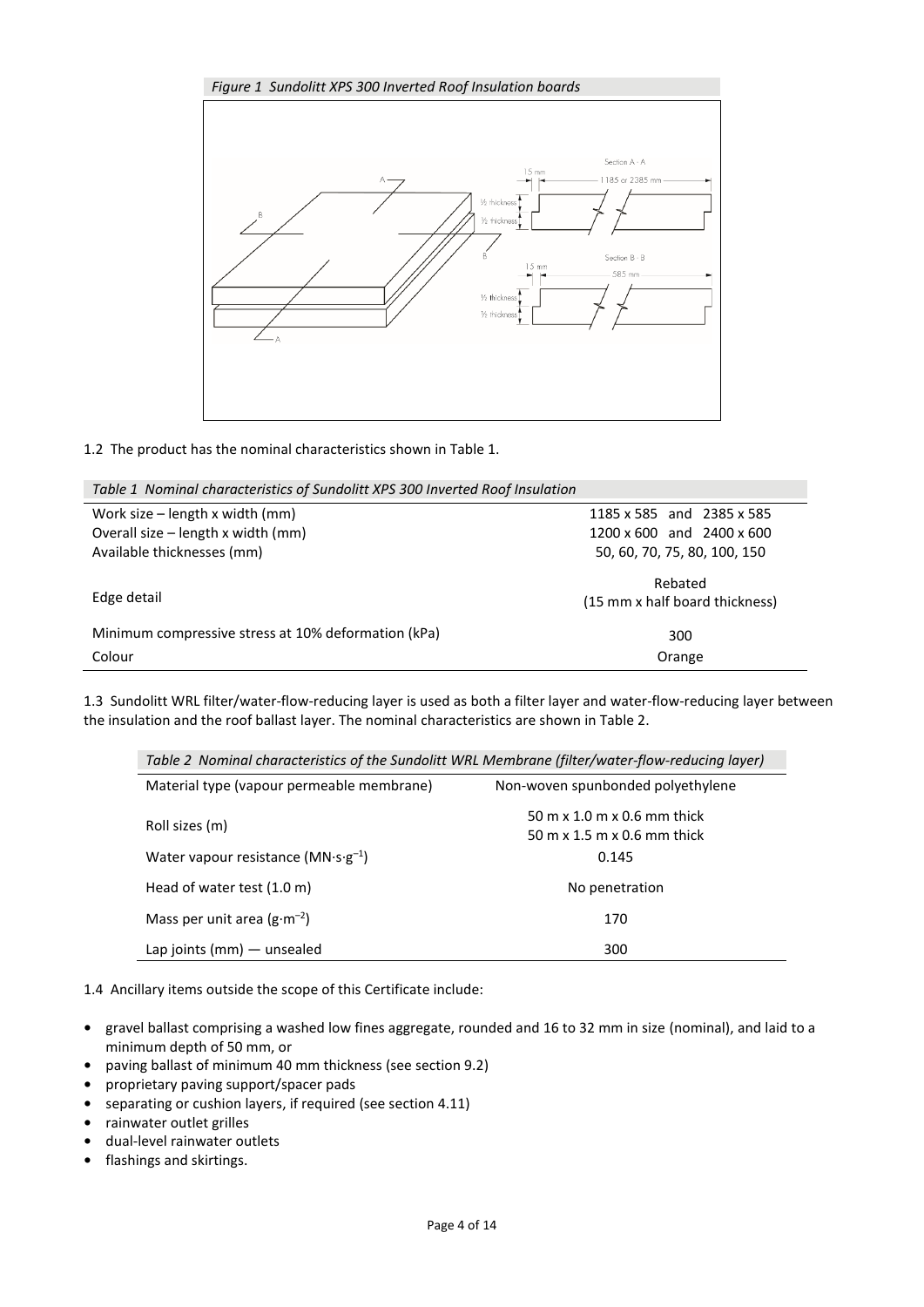# **2 Manufacture**

2.1 Sundolitt XPS 300 Inverted Roof Insulation is manufactured using polystyrene beads, propellant gases, colour pigments, and additives. In the manufacturing process the polystyrene beads are melted, and a blowing agent is added. The molten polystyrene is then extruded into a continuous sheet of the desired thickness under conditions of high temperature and pressure. The sheet is then cut to size on a cutting line.

2.2 As part of the assessment and ongoing surveillance of product quality, the BBA has:

- **•** agreed with the manufacturer the quality control procedures and product testing to be undertaken
- **•** assessed and agreed the quality control operated over batches of incoming materials
- **•** monitored the production process and verified that it is in accordance with the documented process
- **•** evaluated the process for management of nonconformities
- **•** checked that equipment has been properly tested and calibrated
- **•** undertaken to carry out the above measures on a regular basis through a surveillance process, to verify that the specifications and quality control being operated by the manufacturer are being maintained.

2.3 The management system of the manufacturer has been assessed and registered as meeting the requirements of BS EN ISO 9001 : 2015 and BS EN ISO 14001 : 2015 by DNV.GL (Certificates 269876-2018-AQ-NOR-NA and 269875-2018-AE-NOR-NA respectively).

## **3 Delivery and site handling**

3.1 The product is delivered to site in polythene shrink-wrapped packs incorporating a label with the Certificate holder's trade name, product description and characteristics and the BBA logo incorporating the number of this Certificate.

3.2 The product must be stored flat, off the ground on a clean, level surface, and under cover or protected with opaque polythene, to protect it from high winds and prolonged exposure to sunlight. Where possible, packs should be stored inside. If outside, the boards should be raised above ground level (to avoid contact with ground moisture).

3.3 The product is light and easy to handle, and care should be exercised to avoid crushing the edges or corners. If damaged, the product should be discarded.

3.4 The product must not be exposed to open flame or other ignition sources, or to solvents or other chemicals.

### **Assessment and Technical Investigations**

The following is a summary of the assessment and technical investigations carried out on Sundolitt XPS 300 Inverted Roof Insulation.

#### **Design Considerations**

#### **4 Use**

4.1 Sundolitt XPS 300 Inverted Roof Insulation is suitable for use as thermal insulation in the inverted roof concept (above the roof waterproofing) on new or existing domestic and non-domestic untrafficked flat roofs, and balconies and terraced roofs subject to pedestrian access only, with either a zero pitch or slopes between 1:80 and 1:6, on a suitably designed timber, concrete or metal structural deck and appropriate fully supported waterproofing system. The product is to be overlaid with the Sundolitt WRL Membrane (filter/water-flow-reducing layer); a gravel ballast or paving slab finish is then applied on top.

4.2 Sundolitt XPS 300 Inverted Roof Insulation boards must always be overlaid with the Sundolitt WRL Membrane, which acts as a filter layer preventing fines and other debris from passing through and also as a water-flow-reducing layer minimising cold rainwater flowing between the insulation and the roof waterproofing with consequent heat loss. This membrane must be laid with 300 mm laps (see section 14.3) and covered with a gravel ballast or paving finish.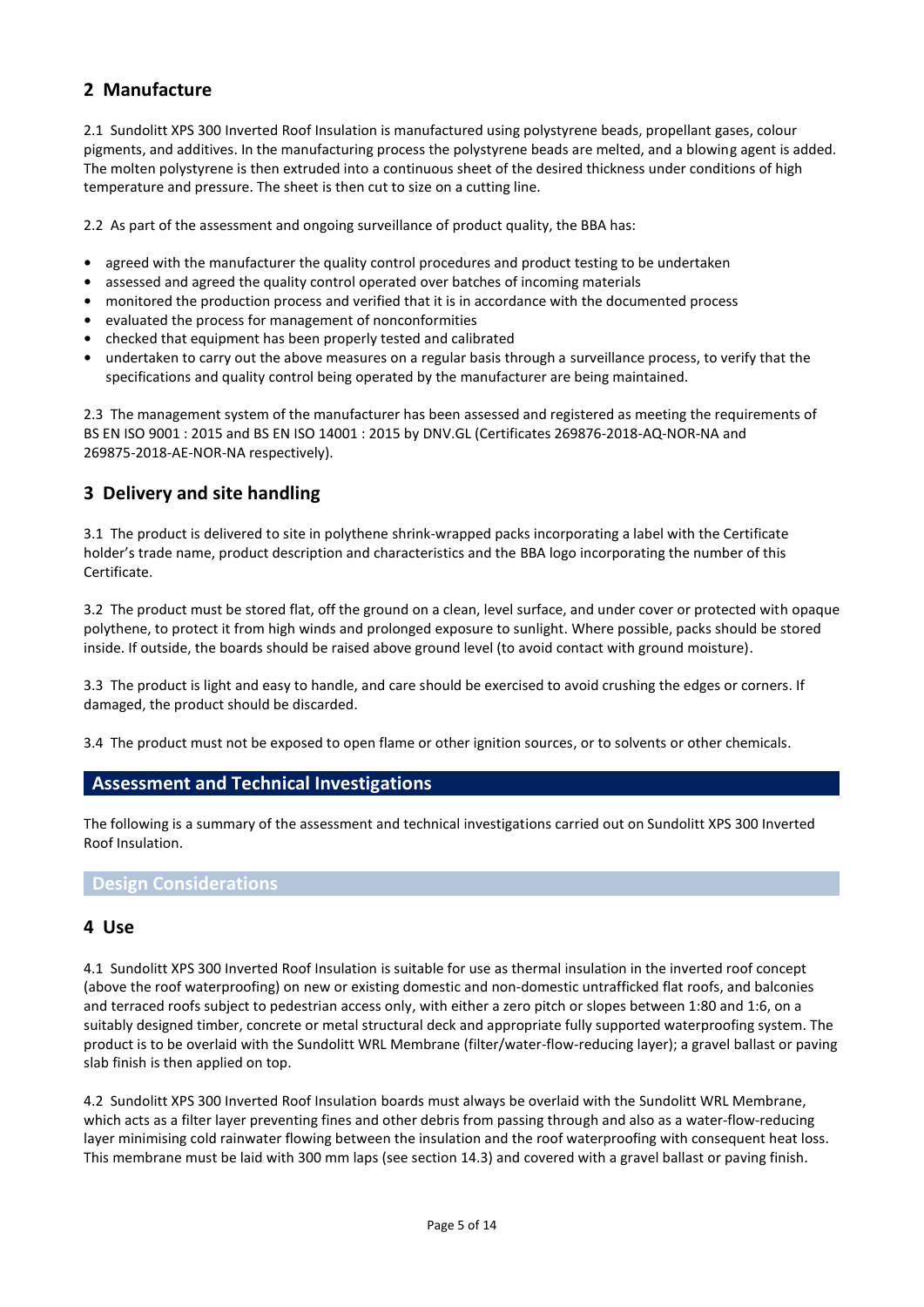4.3 For the purpose of this Certificate:

- **•** flat roofs are defined as those roofs having either a minimum finished fall between 1:80 and 1:6, and zero pitch with finished falls from 0 to 1:80. For design purposes on sloping flat roofs, twice the minimum finished fall should be assumed, unless a detailed analysis of the roof is available, including overall and local deflection, direction of falls etc. See also *BBA Information Sheet No 4.*
- **•** untrafficked roofs are defined as those roofs subject only to pedestrian traffic during installation of the system and to carry out maintenance of the roof covering and cleaning of gutters. Traffic in excess of the above criteria is outside the scope of this Certificate and special precautions, such as the use of higher compressive strength grade insulation and additional protection to the waterproofing membrane, will be necessary.
- **•** pedestrian access roofs are defined as roofs consisting of the structural deck and all the layers on it, including waterproofing, thermal insulation and a surface protective layer designed for foot traffic and gathering of people greater than that required for maintenance.

4.4 Concrete, metal or timber roofs should be designed in accordance with the relevant provisions of BS 6229 : 2018, BS 8217 : 2005 and BS 8218 : 1998, in particular to accommodate the weight of the ballast layer.

4.5 Care must be taken to ensure that upgraded roofs are capable of carrying the increased load and depth of the installed system.

4.6 Decks should be covered with one or more of the following roof waterproofing specifications:

- **•** built-up specifications using reinforced bitumen membranes to BS 8747 : 2007 in accordance with the recommendations of Table 5, and installed to the relevant clauses of BS 8217 : 2005
- **•** mastic asphalt laid in accordance with BS 8218 : 1998
- **•** other waterproofing systems which are the subject of a current Agrément Certificate, and laid in accordance with, and within the limitations imposed by, that Certificate.

4.7 It is essential that roof falls and drainage paths are correctly designed to avoid ponding (and the subsequent risk of silt build-up) and stresses in freezing conditions, and to reduce water entry in the event of a failure in the waterproofing layer.

4.8 The roof must be designed with adequate falls unless the roof waterproofing system has been specifically designed and covered by a valid BBA Certificate for use in a zero pitch roof application. For zero pitch roofs it is particularly important to identify the correct drainage points, to ensure that drainage is sufficient and effective. Reference should be made to the appropriate clauses of the LRWA Guidance Note No. 7 *Specifier Guidance for Flat Roof Falls,* which generally requires surface drainage falls in most situations.

4.9 Dual-level roof drainage should be provided in accordance with BS 6229 : 2018 and BS EN 12056-3 : 2000 to drain water off at the level of the Sundolitt WRL Membrane (filter/water-flow-reducing layer) and also at the level of the roof waterproofing.

4.10 Drainage points need to be located at the lowest point of the roof, to facilitate the effective removal of rainwater. Care is needed to identify these locations. For example, precast concrete decks will deflect between spans, and midspan may be the lowest point of the roof rather than roof edges or column supports.

4.11 Where there is a risk from plasticiser migration or other contaminants from the roof waterproofing (such as PVC single-ply membranes), a suitable plastic fibre or similar isolating sheet must be interposed between the roof waterproofing and the insulation boards. For loose laid single-layer roof waterproofing membranes, a cushion layer should be interposed.

4.12 A roof ballast layer must be installed as work progresses, to protect both the Sundolitt WRL Membrane (filter/water-flow-reducing layer) and the Sundolitt XPS 300 Inverted Roof Insulation boards from the effects of wind uplift, UV degradation and foot traffic. The ballasted roof finish may be either gravel ballast or paving, which must be assessed by a specialist for its suitability according to region exposure and building height. In addition, the dead load imposed by the finish must be allowed for in calculating the total acceptable load on the deck. Care must be taken to ensure that upgraded roofs are capable of carrying the increased load and depth of the installed system. Ballast must not be stacked in one place on the roof unless the roof is capable of supporting it.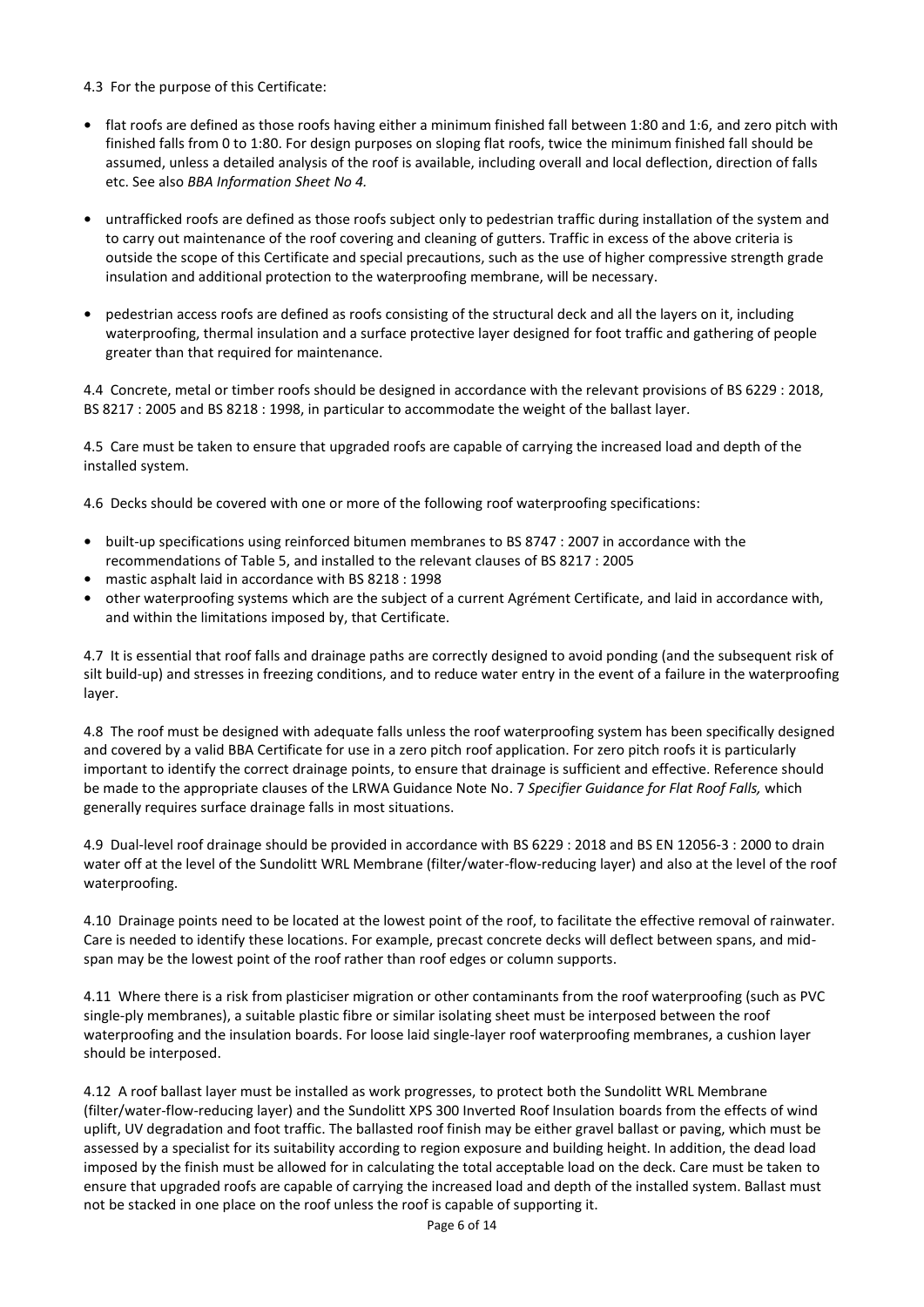4.13 Gravel ballast should be washed, rounded and 16 to 32 mm in size (nominal), and laid to a minimum thickness of 50 mm. The minimum size of ballast depends on the wind loads and parapet height to prevent wind scour of the ballast. The ballast should be installed in accordance with BS EN 1991-1-4 : 2005 and its UK National Annex.

4.14 The gravel ballast specification given in section 4.13 is suitable for sheltered regions, or buildings up to 10 storeys. On buildings up to 15 storeys, this specification may be used, but the perimeter must be loaded with paving determined by reference to BS EN 1991-1-4 : 2005. For other exposure conditions or tall buildings, specialist advice should be sought.

4.15 A paving finish ballast comprising a minimum 40 mm thickness of cast stone, mineral or pressed concrete paving slabs, is suitable in sheltered regions and in buildings up to 15 storeys. For other exposure conditions or tall buildings, specialist advice should be sought. Paving slabs can be either laid fully supported, or may be supported using proprietary support/spacer pads, in accordance with the Certificate holder's recommendations.

# **5 Practicability of installation**

The product is designed to be installed by a competent general builder or contractor experienced with this type of product.

# **6 Thermal performance**



6.1 Calculations of the thermal transmittance (U value) of a specific roof construction should be carried out in accordance with BS EN ISO 6946 : 2017 and BRE Report BR 443 : 2019, using the design thermal conductivity  $(\lambda_U)$  (including moisture correction factor) and the  $f_X$  drainage correction for the system as given below. See also *BBA Information Sheet No 4*

The following design thermal conductivity  $(\lambda_U)$  (the declared lambda  $\lambda_D$ , plus moisture correction):

- 0.036 W·m<sup>-1</sup>·K<sup>-1</sup> for 50 mm thickness of Sundolitt XPS 300
- $\bullet$  0.037 W·m<sup>-1</sup>·K<sup>-1</sup> for 60 to 80 mm thicknesses of Sundolitt XPS 300
- 0.039 W·m<sup>-1</sup>·K<sup>-1</sup> for 100 mm thickness of Sundolitt XPS 300
- $\bullet$  0.044 W·m<sup>-1</sup>·K<sup>-1</sup>  $-$  for 120 to 150 mm thicknesses of Sundolitt XPS 300
- **•** *f*x = 0.001 the product of the water-flow-reducing layer drainage factor '*f'* and the factor *'x'* for increased heat loss caused by rainwater flowing on the waterproof layer (0.04 W·day·m<sup>-2</sup>·K<sup>-1</sup>·mm<sup>-1</sup>). (The system incorporates the Sundolitt WRL Membrane filter/water-flow-reducing layer).

6.2 The value of a completed roof will depend on the insulation thickness, type of substrate and internal finish. When considering insulation requirements, designers should refer to the detailed guidance contained in the documents supporting the national Building Regulations. The U values shown in Table 3 indicate that the product can contribute to a roof achieving typical U values referred to in those supporting documents.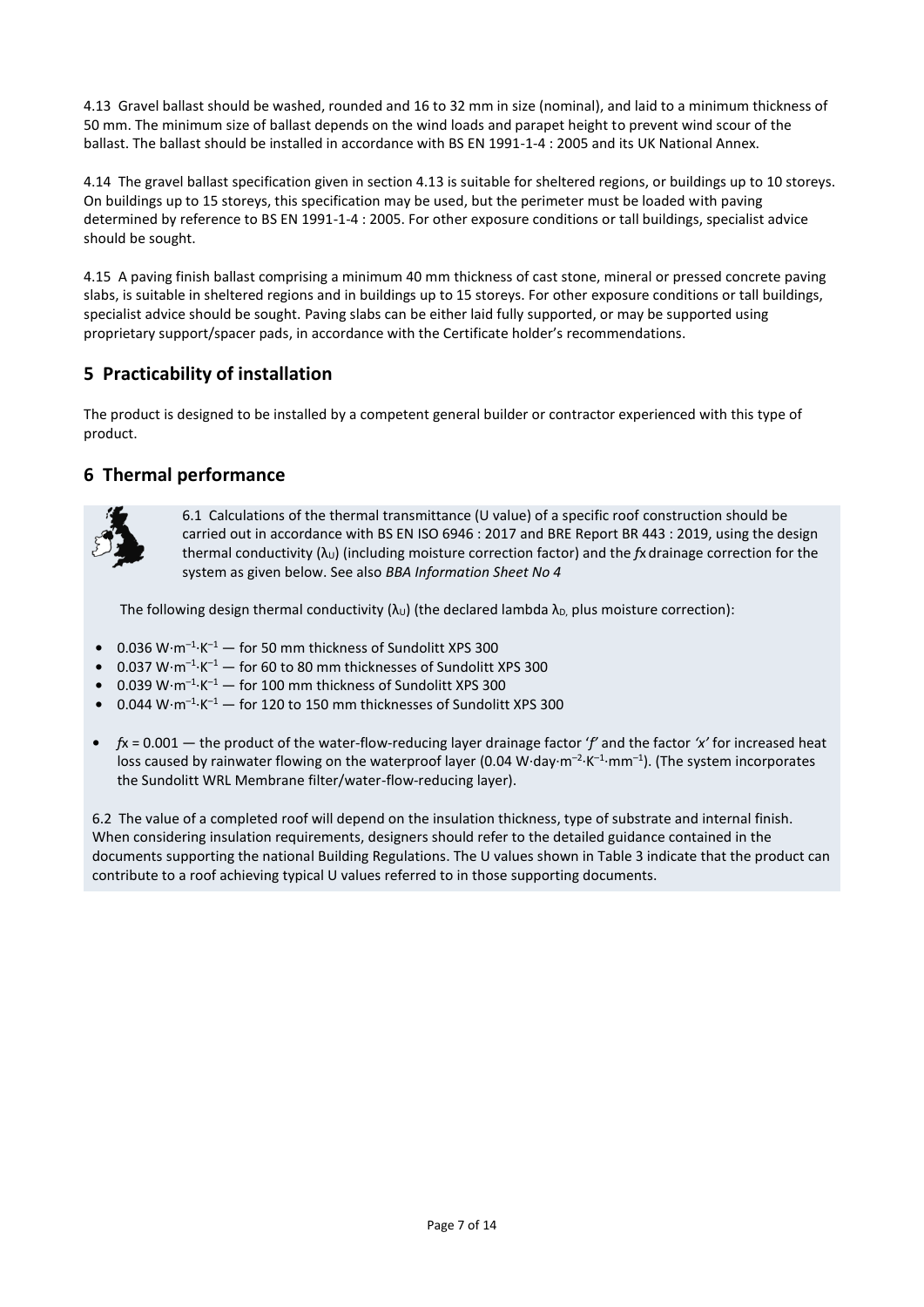| the sandonic wine inchibitane pitely water pow readenig layer |                                            |                                                             |  |
|---------------------------------------------------------------|--------------------------------------------|-------------------------------------------------------------|--|
| Required                                                      | Sundolitt XPS 300 Inverted Roof Insulation |                                                             |  |
| U value                                                       |                                            | Inverted Roof Insulation, thickness required <sup>(2)</sup> |  |
| $(W \cdot m^{-2} \cdot K^{-1})$                               |                                            | (mm)                                                        |  |
|                                                               | $p^{(3)} = 3$                              | $p^{(3)} = 8$                                               |  |
|                                                               | $(mm \cdot day^{-1})$                      | $(mm \cdot day^{-1})$                                       |  |
| 0.13                                                          |                                            |                                                             |  |
| 0.15                                                          | $150 + 150$                                | $150 + 150$                                                 |  |
| 0.16                                                          | $150 + 150$                                | $150 + 150$                                                 |  |
| 0.18                                                          | $150 + 70$                                 | $150 + 80$                                                  |  |
| 0.20                                                          | $100 + 80$                                 | $150 + 50$                                                  |  |
| 0.25                                                          | $70 + 70$                                  | $70 + 70$                                                   |  |

| Table 3 Example $U^{(1)}$ values for flat roof and zero pitch applications (incorporating |  |  |
|-------------------------------------------------------------------------------------------|--|--|
| the Sundolitt WRL Membrane filter/water-flow-reducing layer                               |  |  |

(1) Deck taken as 200 mm dense reinforced concrete ( $\lambda = 2.5$  W·m<sup>-1</sup>·K<sup>-1</sup>) and 10 mm bitumen

 $(\lambda = 0.23 \text{ W} \cdot \text{m}^{-1} \cdot \text{K}^{-1})$  waterproofing layer.

(2) Thinnest available insulation thickness or thickness combination to achieve the design U value. Thickest board as bottom layer, when double layer used.

(3) Values for *p* taken as examples of best to worst case for all UK locations, with a *f*·x value of 0.001.

6.3 Rainfall reaching the roof waterproofing membrane will temporarily affect the rate of heat loss from the roof and should be accounted for by adding a correction (*∆U*r) to the calculated roof U value in accordance with Annex F.4 of BS EN ISO 6946 : 2017, as follows:

*∆U*<sup>r</sup> = *pfx* (*R*1/*R*T) <sup>2</sup> where:

 $\Delta U$ r = correction to the calculated thermal transmittance of the roof element (W·m<sup>-2</sup>·K<sup>-1</sup>)

 $p$  = average rate of precipitation during the heating season (mm·day<sup>-1</sup>)

*f* = drainage factor giving the fraction of *p* reaching the waterproof membrane.

x = factor for increased heat loss caused by rainwater flowing on the membrane (0.04 W·day·m<sup>-2</sup>·K<sup>-1</sup>·mm<sup>-1</sup>)

 $R_1$  = thermal resistance of the layer of insulation above the waterproofing membrane (m<sup>2</sup>·K·W<sup>-1</sup>)

 $R_{\text{I}}$  = total thermal resistance of the construction before application of the correction (m<sup>2</sup>·K·W<sup>-1</sup>)

*fx* = 0.001 (system incorporates the Sundolitt WRL Membrane filter/water-flow-reducing layer).

#### **Junctions**

6.4 Care must be taken in the overall design and construction of junctions with other elements and openings to minimise thermal bridges and air infiltration. Detailed guidance can be found in the documents supporting the national Building Regulations.

# **7 Condensation**

7.1 Warm water trapped under the boards is likely to be replaced by colder water during rainfall. Therefore, during heavy or continuous rainfall the roof waterproofing and the deck will be cooled. If condensation does occur it will be short-term, disappearing when the rain stops.

7.2 The risk of interstitial condensation will be minimal with concrete decks but metal and timber decks will be subjected to short periods of moisture; therefore timber must be treated with a suitable preservative in accordance with BS 8417 : 2011.

7.3 For systems using paving, a condensation risk analysis may be necessary using dynamic software in accordance with BS EN 15026 : 2007, depending on the climatic conditions existing in the location where it is installed.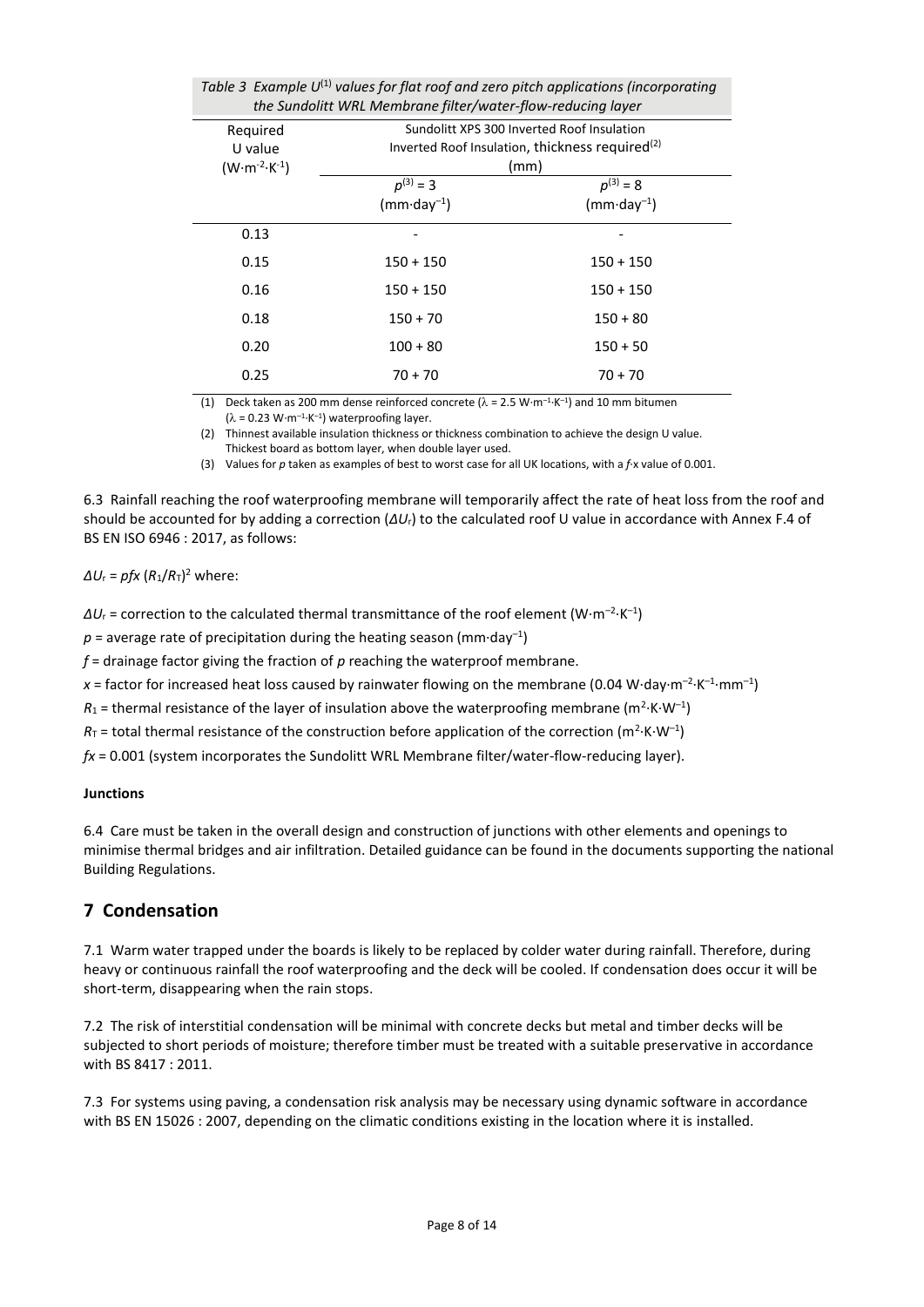#### **Interstitial condensation**



7.4 Roofs will adequately limit the risk of interstitial condensation when they are designed and constructed in accordance with BS 5250 : 2011, Section 4 and Annexes D and H. Further guidance may be obtained from BRE Report BR 262 : 2002.

#### **Surface condensation**



7.5 Roofs will adequately limit the risk of surface condensation when the thermal transmittance (U value) does not exceed 0.35 W·m<sup>-2</sup>·K<sup>-1</sup> at any point and the junctions with walls are designed in accordance with section 6.4 of this Certificate.

7.6 Roofs will adequately limit the risk of surface condensation when the thermal transmittance (U value) does not exceed 1.2 W $\cdot$ m<sup>-2</sup> $\cdot$ K<sup>-1</sup> at any point. Guidance may be obtained from BS 5250 : 2011, Annex H. Further guidance may be obtained from BRE Report BR 262 : 2002 and section 6.4 of this Certificate.

# **8 Strength and stability**

8.1 The structural strength and deformation of both the roof structure and the inverted roof insulation panels must be assessed by a suitably experienced and qualified individual, to resist actions due to the combination of the dead load imposed by the paving and gravel ballast finish, and the imposed load from foot traffic, snow and the possible weight of rain water (should the roof outlet(s) become blocked).

8.2 The completed system has adequate resistance to the loads associated with light maintenance traffic on roofs, and to pedestrian foot traffic on balconies and roof terraces, provided the Sundolitt XPS 300 Inverted Roof Insulation panels are protected above by the Sundolitt WRL Membrane filter/water-flow-reducing layer together with paving slabs or a gravel ballast finish. When covered with a ballast layer, as specified in section 4, the product can accept the limited pedestrian foot traffic and light concentrated loads associated with installation and maintenance operations.

# **9 Behaviour in relation to fire**

9.1 Sundolitt XPS 300 Inverted Roof Insulation boards have a reaction to fire classification<sup>(1)</sup> of Class F to BS EN 13501-1 : 2018.

(1) MPA Stuttgart. Report No 903 7467 000-2, 13 September 2019. Copies can be obtained from the Certificate holder.

9.2 When ballasted with either aggregate (minimum 50 mm depth) or fully supported cast stone or mineral slabs of at least 40 mm thickness, the roof is unrestricted with respect to proximity to boundaries by the national Building Regulations.

9.3 The designation of other roof covering specifications should be confirmed as required by the documents supporting the national Building Regulations.

9.4 Sundolitt XPS 300 Inverted Roof Insulation should not be laid over compartment walls.

# **10 Effect on roof coverings**

10.1 The protected inverted roof system will provide solar protection and also limit the range of temperatures to which the waterproofing membrane will be subjected. Placing the insulation on top of the roof covering will normally lead to an extended life of the waterproof membrane.

10.2 Separation or cushion layers between the insulation boards and the roof waterproofing may be needed in some circumstances (see section 4.11 of this Certificate).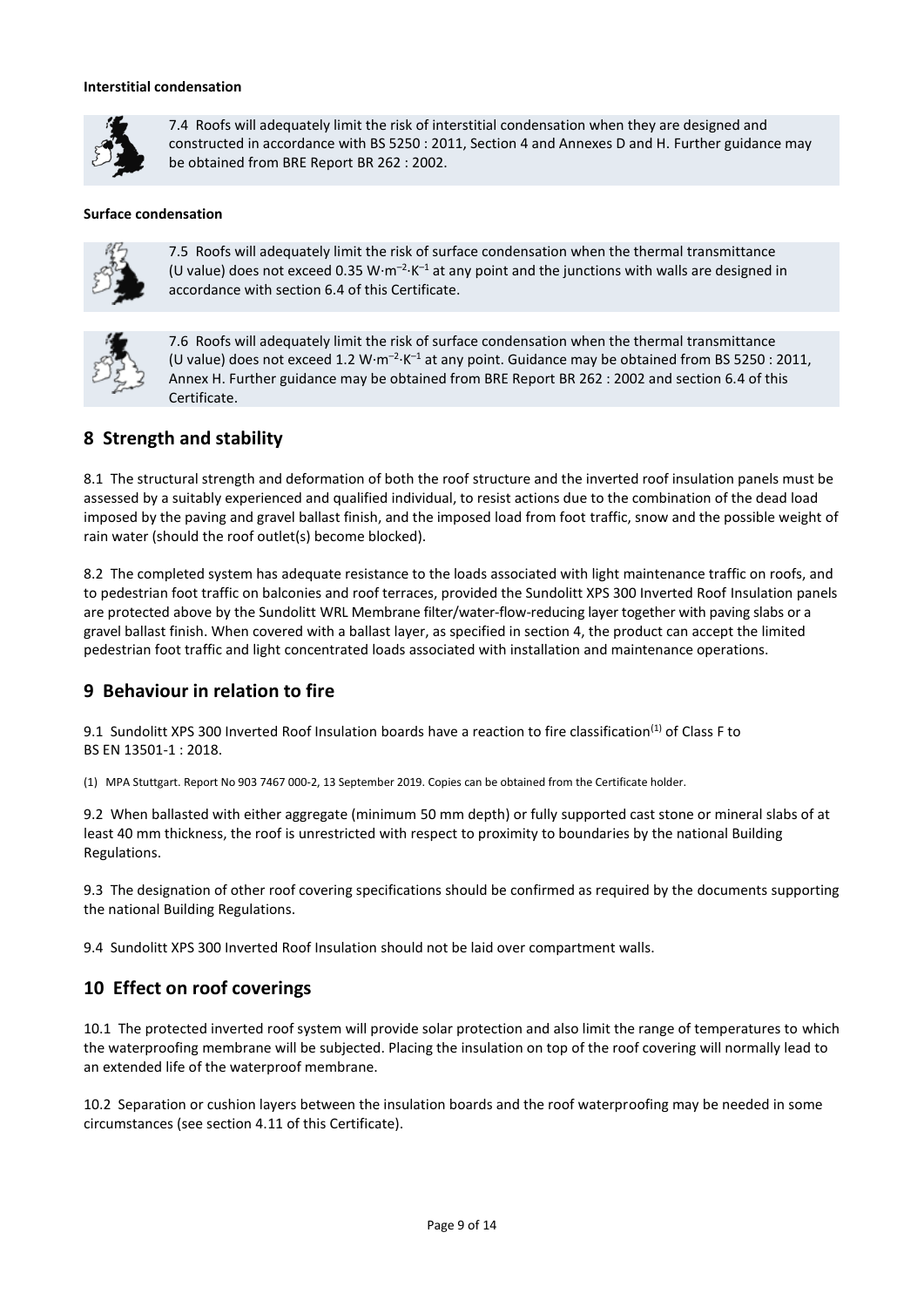## **11 Maintenance**



11.1 The inverted roof concept should require little or no maintenance, other than annual removal of any plants (in the case of gravel/paving finish), cleaning/checking of water outlets and gutters if necessary and checking that the gravel ballast is still in place and not interfering with or blocking gullies or outlets. Any displaced ballast (for example, by wind scouring) should be promptly returned to its original state.

11.2 The use of chemicals (eg weed killers) should be checked for compatibility with the insulation, filter/water-flowreducing layer and deck waterproofing layer. The Certificate holder can advise on the suitability of a particular product.

11.3 Should a leak occur in the waterproof membrane, it must be repaired following removal of the gravel ballast or paving ballast layer, filter/water-flow-reducing layer and the insulation boards. Correct reinstatement of these layers must be carried out, taking care not to damage the filter/water-flow-reducing layer.

# **12 Durability**



12.1 Sundolitt XPS 300 Inverted Roof Insulation is rot resistant and, as long as the Sundolitt WRL Membrane (filter/water-flow-reducing layer) remains undamaged, will have a life of at least 25 years under normal circumstances.

12.2 Care must be taken to ensure that the gravel ballast or paving, once installed, provides cover to the insulation and the Sundolitt WRL Membrane (filter/water-flow-reducing layer) at all times to avoid the risk of UV degradation.

### **Installation**

### **13 General**

13.1 Sundolitt XPS 300 Inverted Roof Insulation should be installed in accordance with the Certificate holder's instructions, taking into account the relevant design guidance in section 4 of this Certificate, and providing adequate load-bearing capacity, falls, drainage, sound roof waterproofing and limited risk of condensation.

13.2 It is essential to establish that the roof waterproofing has been installed correctly and that it is weathertight, clean and free from any extraneous matter. Every joint between sheets, flashing and other details must be checked to ensure that the roof covering is suitable for an inverted roof specification.

13.3 Sundolitt XPS 300 Inverted Roof Insulation is laid in a brick bond pattern; it is essential that all joints between the boards are tight and that no gaps exist where they meet rooflights, edge details and other services which perforate the roof deck. The boards can be cut easily using a fine-toothed saw, sharp knife or a hot wire cutter.

13.4 When the product is to be placed over a loose-laid roof covering, it should be installed and ballasted as soon as possible to protect the covering from the effects of wind uplift (see sections 4.12 to 4.15) and installers must take care not to damage the existing roof waterproofing.

13.5 Sundolitt XPS 300 Inverted Roof Insulation is light and may be installed in any weather but, due to its size, care will be needed in high winds. Installers must not carry it near to parapets or apertures in the deck and, once placed, the product must be covered with the Sundolitt WRL Membrane (filter/water-flow-reducing layer) and ballasted as soon as possible.

13.6 The ballast loading layer should be installed in accordance with BS 6399-2 : 1997, BS EN 1991-1-4 : 2005, BRE Digest 295 : 1985 and BRE Digest 311 : 1986.

13.7 The ballast loading layer must be applied as work progresses to protect the insulation and the filter/water-control layer from the effects of wind uplift, solar degradation and foot traffic. The ballast must not be stacked in one place on the roof unless the roof is strong enough to support it.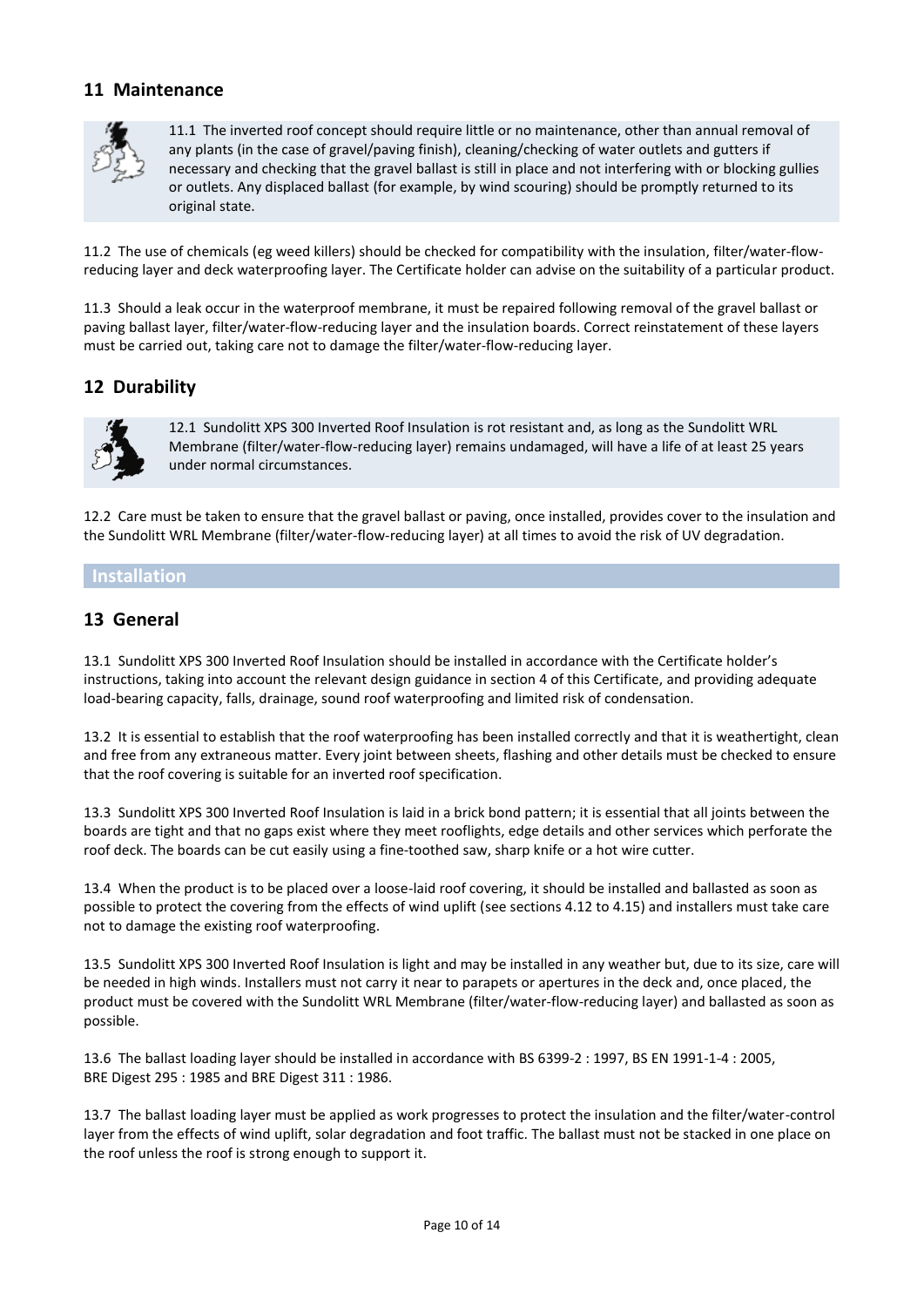#### **Upgrading roofs**

13.8 In existing roofs, the requirements of sections 13.1 to 13.7 also apply. In addition, the existing roofing and substructure must be examined for degradation and, where necessary, repairs effected. Particular consideration should be given to the condensation risk that the existing roof structure may present (see section 7 of this Certificate).

13.9 Where, for example, parapets, details and services have insufficient height to accommodate the increased depth of insulation/protection, due provision needs to be made (that is, a minimum of 150 mm from the top of the gravel to the top of the skirtings must be provided).

13.10 If upgrading involves laying the product on existing inverted roof insulation, the advice of the Certificate holder should be sought.

13.11 Rainwater outlets may need to be modified or replaced to suit, eg by the installation of gravel guards.

## **14 Procedure**

14.1 Sundolitt XPS 300 Inverted Roof Insulation and the Sundolitt WRL Membrane (filter/water-flow-reducing layer) are laid in accordance with the Certificate holder's instructions and this Certificate.

14.2 Single-layer roofing must be the subject of very close scrutiny, and the inspection must include an examination for perforation and for the likelihood of subsequent perforation from beneath (by, for example, uneven decks and protruding nail heads).

14.3 The Sundolitt WRL Membrane (filter/water-flow-reducing layer) should be loose-laid over the insulation, at right angles to the slope, with 300 mm unsealed lap joints overlapping in the downward direction of the flat roof slope. At upstands and penetrations, the Sundolitt WRL Membrane (filter/water-flow-reducing layer) must be turned up to finish above the surface of the ballast layer (protected by a cover flashing) and turned down at drainage outlets.

14.4 The ballast layer (comprising either a gravel ballast or paving slabs) must then be laid over the Sundolitt WRL Membrane (filter/water-flow-reducing layer) as soon as possible, to prevent flotation, wind uplift, UV degradation and damage from foot traffic.

#### **Gravel ballast finish**

14.5 The gravel ballast layer (see sections 4.13, 4.14 and 9.2) must be carefully placed directly over the Sundolitt WRL Membrane (filter/water-flow-reducing layer) to ensure complete depth and cover is achieved over the entire surface of the system.

14.6 Gravel must not contain excessive fines in order to prevent clogging of gullies and outlets and to discourage organic growth.

#### **Paving slab finish**

14.7 Standard pressed concrete, cast stone or mineral paving slabs of at least 40 mm thickness (see sections 4.15 and 9.2) must be carefully placed directly over the Sundolitt WRL Membrane (filter/water-flow-reducing layer) to ensure complete cover is achieved over the entire surface of the system. Paving slabs can either be laid fully supported, or may be supported using proprietary support/spacer pads.

14.8 Typical construction details are given in the following Figures: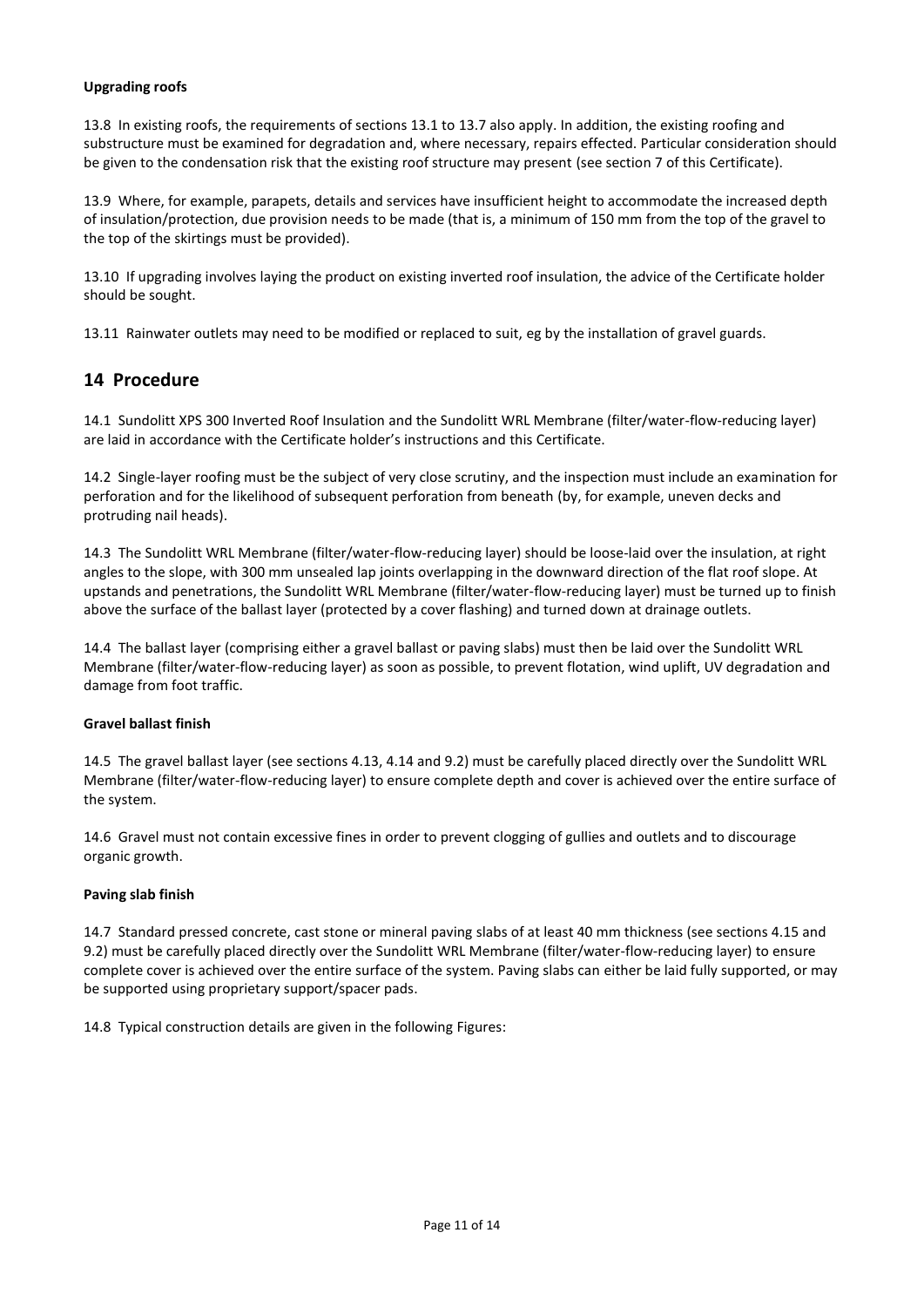

### *Figure 3 Water outlet detail — paving finish*



### **Technical Investigations**

# **15 Tests**

Results of tests were assessed, to determine:

- **•** thermal conductivity
- **•** compressive strength
- **•** water vapour permeability
- **•** long-term water absorption by diffusion
- **•** water absorption by total immersion
- **•** resistance to freeze-thaw of the thermal insulation
- **•** water flow through an inverted roof kit
- **•** deformation under specified compressive load and temperature
- **•** dimensional stability.

### **16 Investigations**

16.1 Data on durability and properties in relation to fire were evaluated.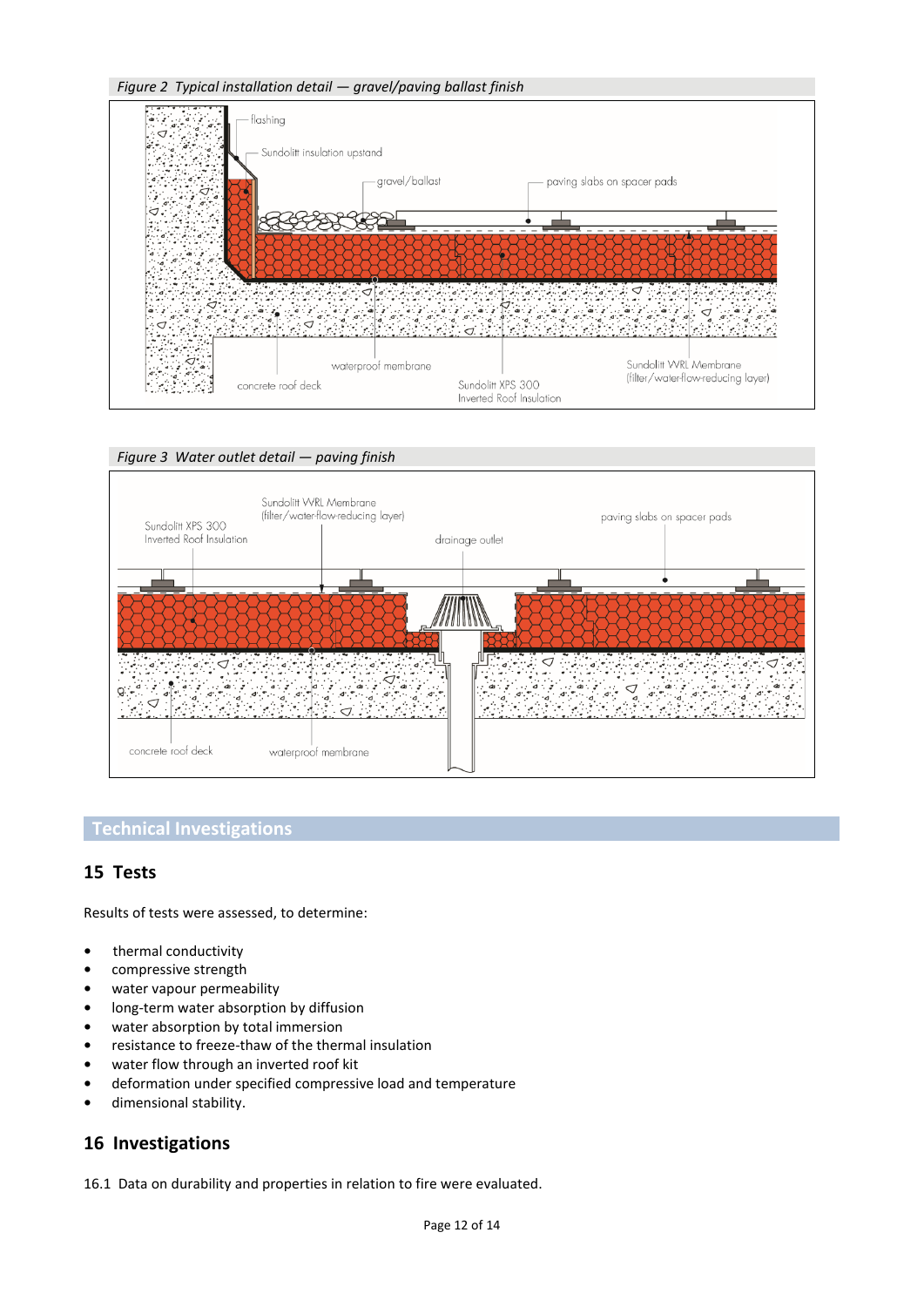16.2 A calculation was undertaken to confirm the declared ( $\lambda$ <sub>D</sub>) and design ( $\lambda$ <sub>U</sub>) thermal conductivities.

16.3 A series of U value calculations was carried out.

16.4 A condensation risk analysis was carried out.

16.5 The manufacturing process was evaluated, including the methods adopted for quality control, and details were obtained of the quality and composition of materials used.

#### **Bibliography**

BBA Information Sheet No 4 – *Inverted roofs – Drainage and U value corrections*

BS 5250 : 2011 + A1 : 2016 *Code of practice for control of condensation in buildings*

BS 6229 : 2018 *Flat roofs with continuously supported coverings — Code of practice*

BS 6399-2 : 1997 *Loading for buildings – Code of practice for wind loads*

BS 8217 : 2005 *Reinforced bitumen membranes for roofing — Code of practice*

BS 8218 : 1998 *Code of practice for mastic asphalt roofing*

BS 8417 : 2011 + A1 : 2014 *Preservation of wood — Code of practice*

BS 8747 : 2007 *Reinforced bitumen membranes (RBMs) for roofing — Guide to selection and specification*

BS EN 1991-1-4 : 2005 + A1 : 2010 *Eurocode 1 — Actions on structures — General actions — Wind actions* NA to BS EN 1991-1-4 : 2005 + A1 : 2010 UK National Annex to *Eurocode 1 : Actions on structures — General actions — Wind actions*

BS EN 12056-3 : 2000 *Gravity drainage systems inside buildings — Roof drainage, layout and calculation*

BS EN 13164 : 2012 + A1 : 2015 *Thermal insulation products for buildings — Factory made extruded polystyrene (XPS) products — Specification*

BS EN 13501-1 : 2018 *Fire classification of construction products and building elements —Classification using test data from reaction to fire tests*

BS EN 15026 : 2007 *Hygrothermal performance of building components and building elements — Assessment of moisture transfer by numerical simulation*

BS EN ISO 6946 : 2017 *Building components and building elements — Thermal resistance and thermal transmittance — Calculation method*

BS EN ISO 9001 : 2015 *Quality management systems — Requirements*

BS EN ISO 14001 : 2015 *Environmental management systems. Requirements with guidance for use.*

BRE Digest 295 : 1985 *Stability under wind load of loose-laid external roof insulation boards* BRE Digest 311 : 1986 *Flat roof design: the technical options*

BRE Report BR 262 : 2002 *Thermal insulation: avoiding risks* BRE Report BR 443 : 2019 *Conventions for U-value calculations*

LRWA Guidance Note No.7 : 2012 *— Specifier Guidance for Flat Roof Falls*